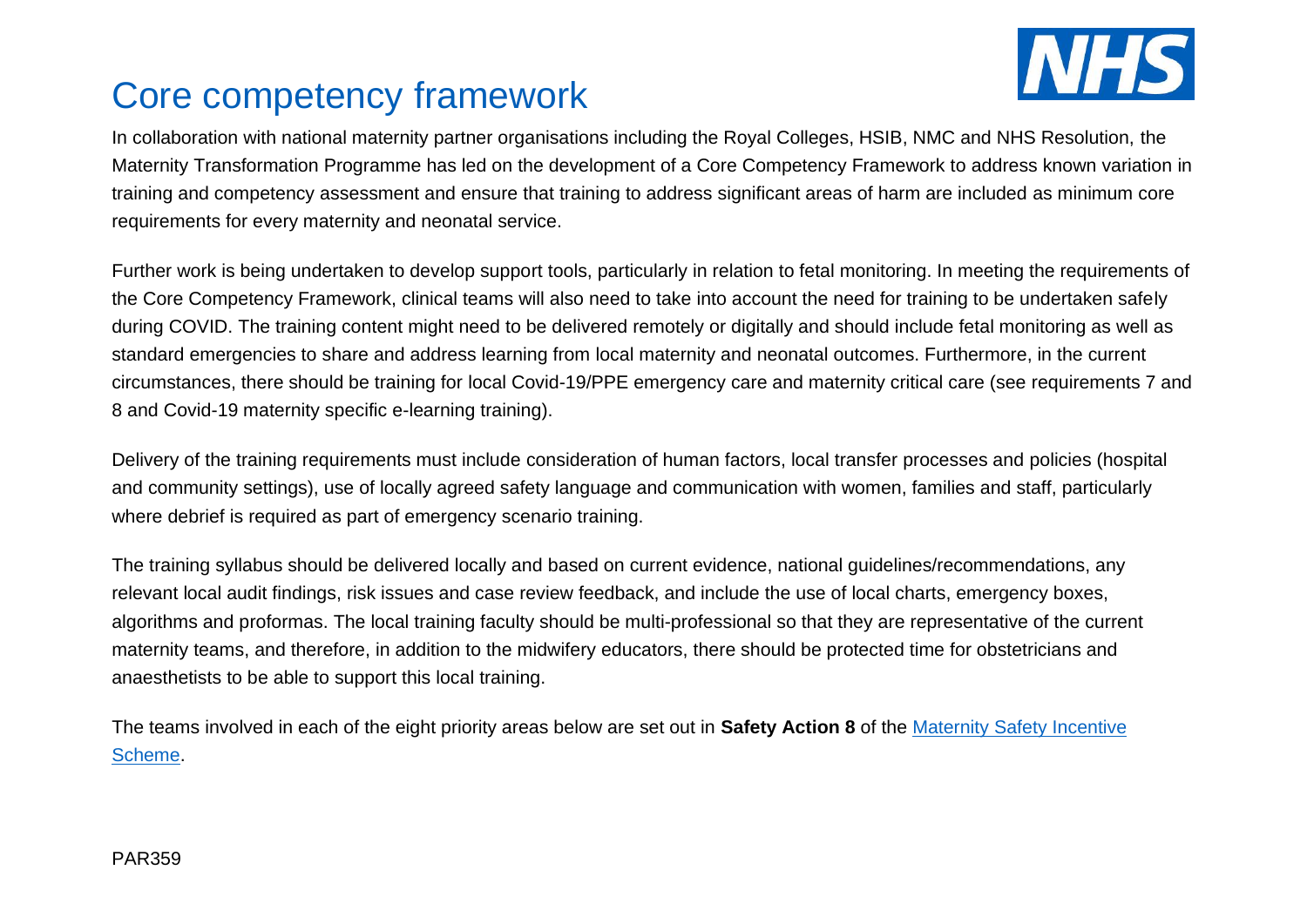## **Core requirements must include training on:**

|                | <b>Core Modules</b>                                                                                                                                                                                           | <b>Minimum requirement</b>                                                                                                                                                                                                                                                                                                             | Specific information                                                                                                                                                                                                                                                                                         |
|----------------|---------------------------------------------------------------------------------------------------------------------------------------------------------------------------------------------------------------|----------------------------------------------------------------------------------------------------------------------------------------------------------------------------------------------------------------------------------------------------------------------------------------------------------------------------------------|--------------------------------------------------------------------------------------------------------------------------------------------------------------------------------------------------------------------------------------------------------------------------------------------------------------|
| $\mathbf{1}$   | <b>Saving Babies Lives Care Bundle</b>                                                                                                                                                                        | Smoke free pregnancy<br>Monitoring growth restriction<br><b>Fetal movements</b><br>Fetal monitoring                                                                                                                                                                                                                                    | Consider, as a minimum, using<br>the eLearning for Health on line<br><b>SBLCB</b> training programme                                                                                                                                                                                                         |
| $\overline{2}$ | <b>Fetal surveillance in labour</b>                                                                                                                                                                           | Pre-term birth<br>Risk assessment throughout labour<br>Fetal monitoring - Intermittent auscultation (IA)<br>Fetal monitoring- Electronic Fetal Monitoring EFM)<br>Use of local case histories                                                                                                                                          | Fetal monitoring training should<br>be based on the previously<br>recommended: multi-professional<br>case history discussions that<br>demonstrate the use of local fetal<br>monitoring tools and resources<br>for risk assessment, classification<br>and escalation.<br>All content should be based on       |
|                |                                                                                                                                                                                                               |                                                                                                                                                                                                                                                                                                                                        | current evidence, national<br>guidelines and local systems and<br>risk issues.                                                                                                                                                                                                                               |
| 3              | <b>Maternity Emergencies and multi-</b><br>professional training - to include<br>midwifery, obstetrics, anaesthetics,<br>neonates as well as representatives<br>from medical and critical care<br>specialists | Locally identified training needs relating to emergency<br>scenarios which might include:<br>Antepartum Haemorrhage and Postpartum Haemorrhage<br>Impacted Fetal head<br>Pre-eclampsia/eclampsia severe hypertension<br><b>Uterine Rupture</b><br>Maternal resuscitation<br>Vaginal breech birth<br>Shoulder dystocia<br>Cord prolapse | These training sessions should<br>also cover an understanding of<br>Covid-19 specific therapies in<br>pregnancy<br>and<br>the importance of twice-daily<br>multidisciplinary structured<br>reviews to ensure<br>comprehensive, multi-disciplinary<br>and coordinated care across<br>different care settings. |
|                |                                                                                                                                                                                                               | Include:<br>The use of maternal critical care observation charts<br>Structured review proformas                                                                                                                                                                                                                                        |                                                                                                                                                                                                                                                                                                              |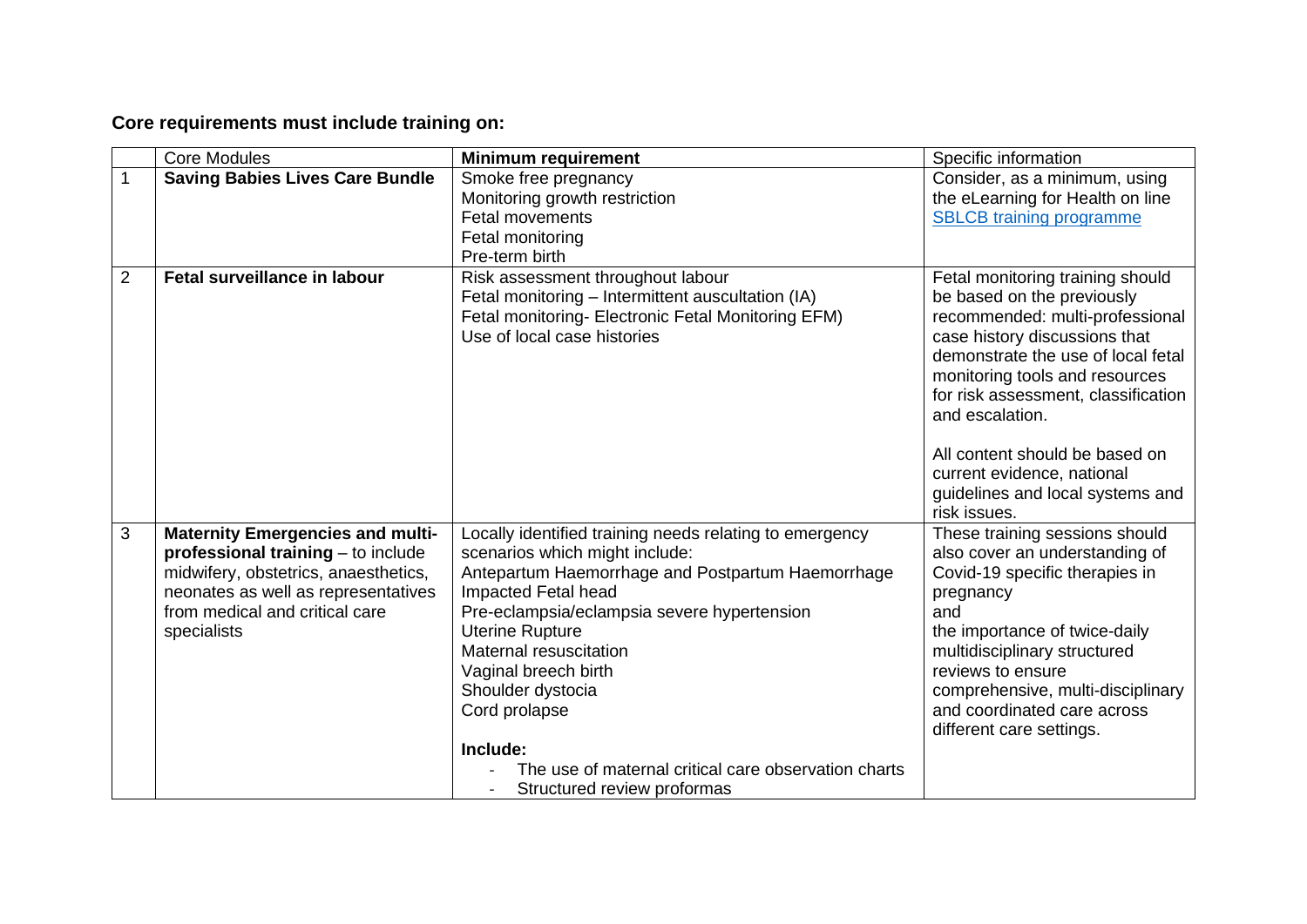|   | <b>Core Modules</b>                                      | <b>Minimum requirement</b>                                                                                                                                                                                                                                                  | Specific information                                                                                                                                                                                                                                                                                                                                                       |
|---|----------------------------------------------------------|-----------------------------------------------------------------------------------------------------------------------------------------------------------------------------------------------------------------------------------------------------------------------------|----------------------------------------------------------------------------------------------------------------------------------------------------------------------------------------------------------------------------------------------------------------------------------------------------------------------------------------------------------------------------|
|   |                                                          | Deterioration and escalation thresholds                                                                                                                                                                                                                                     |                                                                                                                                                                                                                                                                                                                                                                            |
|   |                                                          | Timing of birth and immediate postnatal care.                                                                                                                                                                                                                               |                                                                                                                                                                                                                                                                                                                                                                            |
| 4 | <b>Personalised Care</b>                                 | Ongoing antenatal and intrapartum risk assessment with a<br>holistic view from a woman's personal perspective, offering<br>her informed choice                                                                                                                              | There should be training for all<br>maternity carers to recognise,<br>triage and care for women with<br>mental health & safeguarding<br>concerns in pregnancy.                                                                                                                                                                                                             |
|   |                                                          | Maternal mental health<br>Vulnerable women and families<br>- social factors requiring referral<br>- families with babies on NICU<br>Bereavement care                                                                                                                        | This should include information<br>on local pathways and<br>procedures to ensure face-to-<br>face assessments and fast-track<br>access to specialist perinatal<br>mental health and safeguarding<br>support services.<br>Training should also include<br>recognition of concerning 'red<br>flags', particularly repeated<br>referrals that should prompt<br>urgent review. |
| 5 | Care during labour and the<br>immediate postnatal period | Management of labour<br>VBAC and uterine rupture<br>GBS in labour<br>Management of epidural anaesthesia<br>Operative vaginal birth - ROBuST<br>Perineal Trauma - prevention of and OASI pathway<br><b>Maternal Critical Care</b><br>Recovery Care after general anaesthetic |                                                                                                                                                                                                                                                                                                                                                                            |
| 6 | <b>Neonatal Life Support</b>                             | Identification of a baby requiring resuscitation after birth<br>including:<br>Knowledge and understanding of the NLS algorithm<br>How to call for help within the organisation<br>$\bullet$                                                                                 | The training should also include<br>recognition of the deteriorating<br>newborn infant with actions to be<br>taken.                                                                                                                                                                                                                                                        |